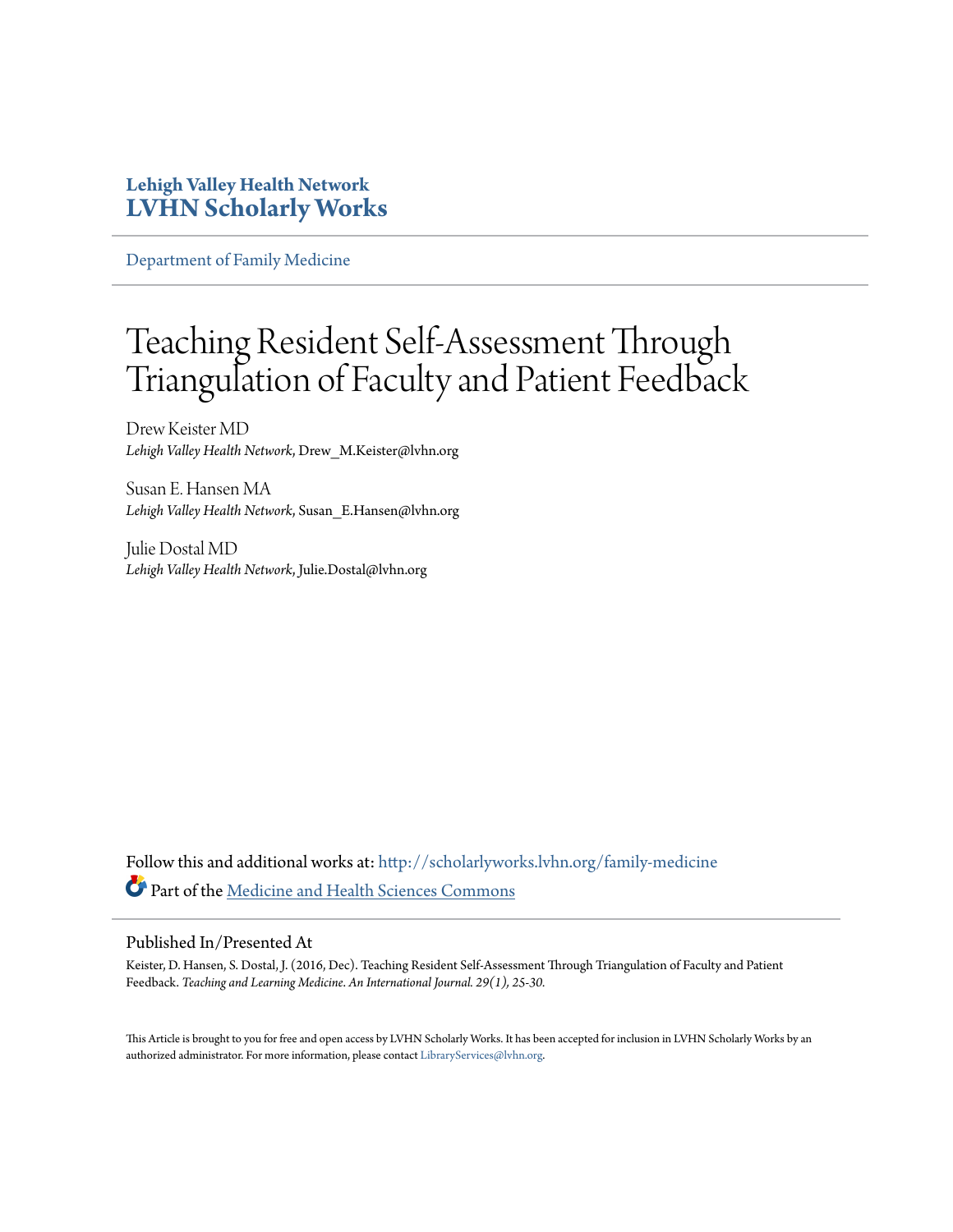## **Teaching Resident Self-Assessment through Triangulation of Faculty and Patient Feedback**

Drew M. Keister <sup>a</sup>, Susan E. Hansen <sup>a</sup>, Julie Dostal <sup>a</sup>

a Department of Family Medicine, Lehigh Valley Health Network, Allentown, Pennsylvania, USA.

KEY WORDS: post-graduate medical education, self-assessment, clinical competency, evaluation/assessment, instructional materials/methods

Contact: Drew M. Keister, MD, drew\_m.keister@lvhn.org Department of Family Medicine, Lehigh Valley Health Network, 707 Hamilton St., P.O. Box 1806, Allentown, PA 18105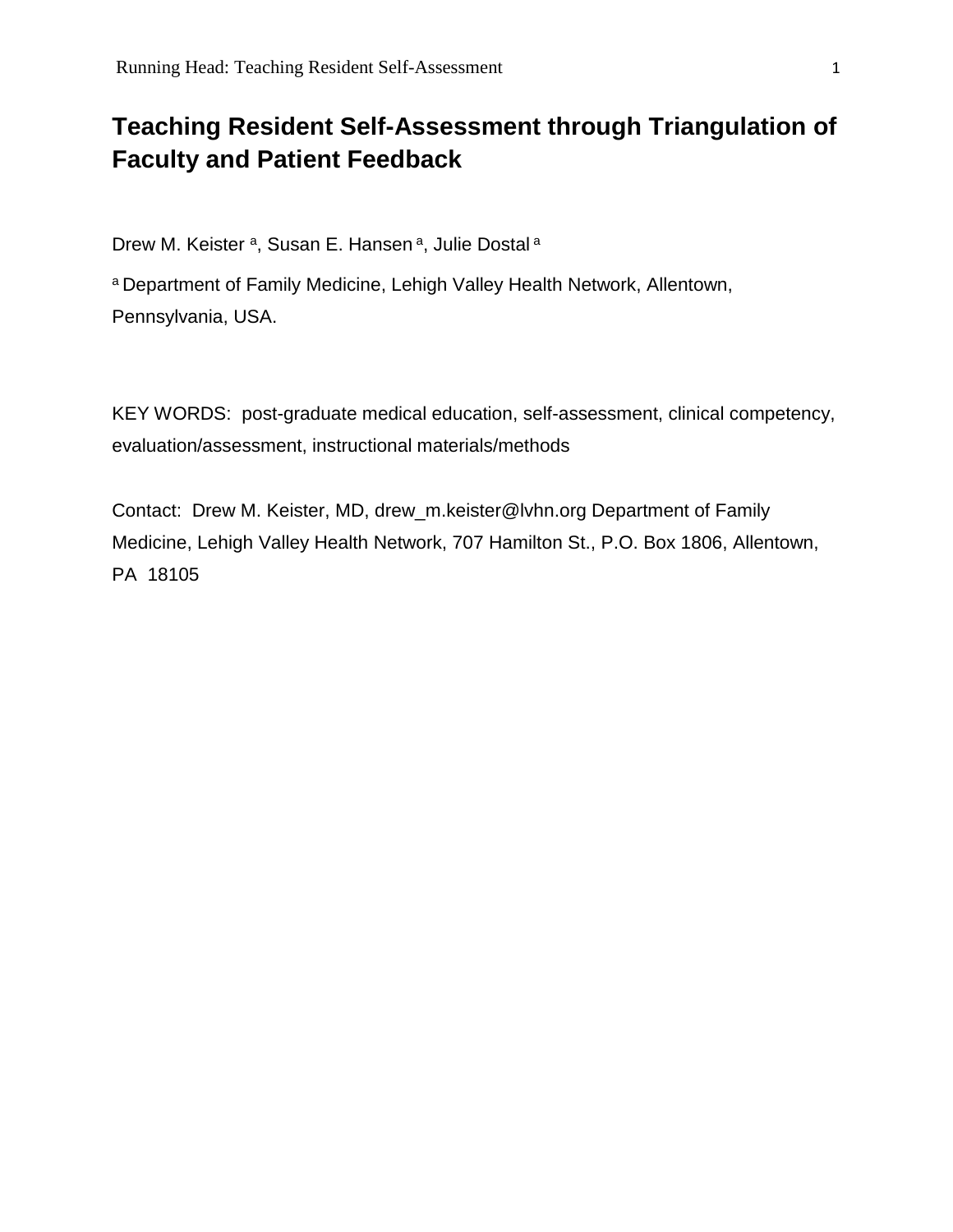#### **ABSTRACT**

**Problem:** To accurately determine one's ability in any clinical competency, an individual must be able to self-assess performance and identify personal limitations. Existing research demonstrates that physicians of all levels are unreliable self-assessors. This poses a concern in medical practice, which requires continuous updates to clinical competencies and awareness of personal limitations. Few published studies examine graduate medical education curricula designed to develop self-assessment skills.

**Intervention:** Conceptual models, such as self-determination theory, suggest that self-assessment is most effectively learned through reflective processes. The Family Medicine Residency Program at Lehigh Valley Health Network developed a learner-centered competency assessment process that integrates advising and performance review. The multisource, observable behavior-based process encourages conversation between resident and advisor. Utilizing feedback from clinical preceptors and patient surveys, advisors guide residents in determining individual learning needs in core competency areas, including relationship-centered care. Development of medical learners' capacity to form relationships is one means to improving the patient experience.

**Context:** This retrospective case study evaluates the accuracy of senior residents' self-assessment in relationship-centered care compared with that of junior residents. The study population includes the 34 residents enrolled from AY 2009-2012. Data sets represent specific 6-month periods and have 3 component scores—Self, Faculty, and Patient –which were triangulated to determine concordance rates by post-graduate year level.

**Outcomes:** The concordance rate among first-years was 26.7%, while third-years saw 60.0% concordance. A discordance analysis found the Patient score most often deviated from the other 2 scores, while the Faculty score was never the sole dissenter. When all 3 scores differed, the Self score frequently fell between the other 2 scores.

**Lessons Learned:** The principles of self-determination theory provide a valuable framework for understanding the development of residents' intrinsic motivation to become lifelong learners. The trend in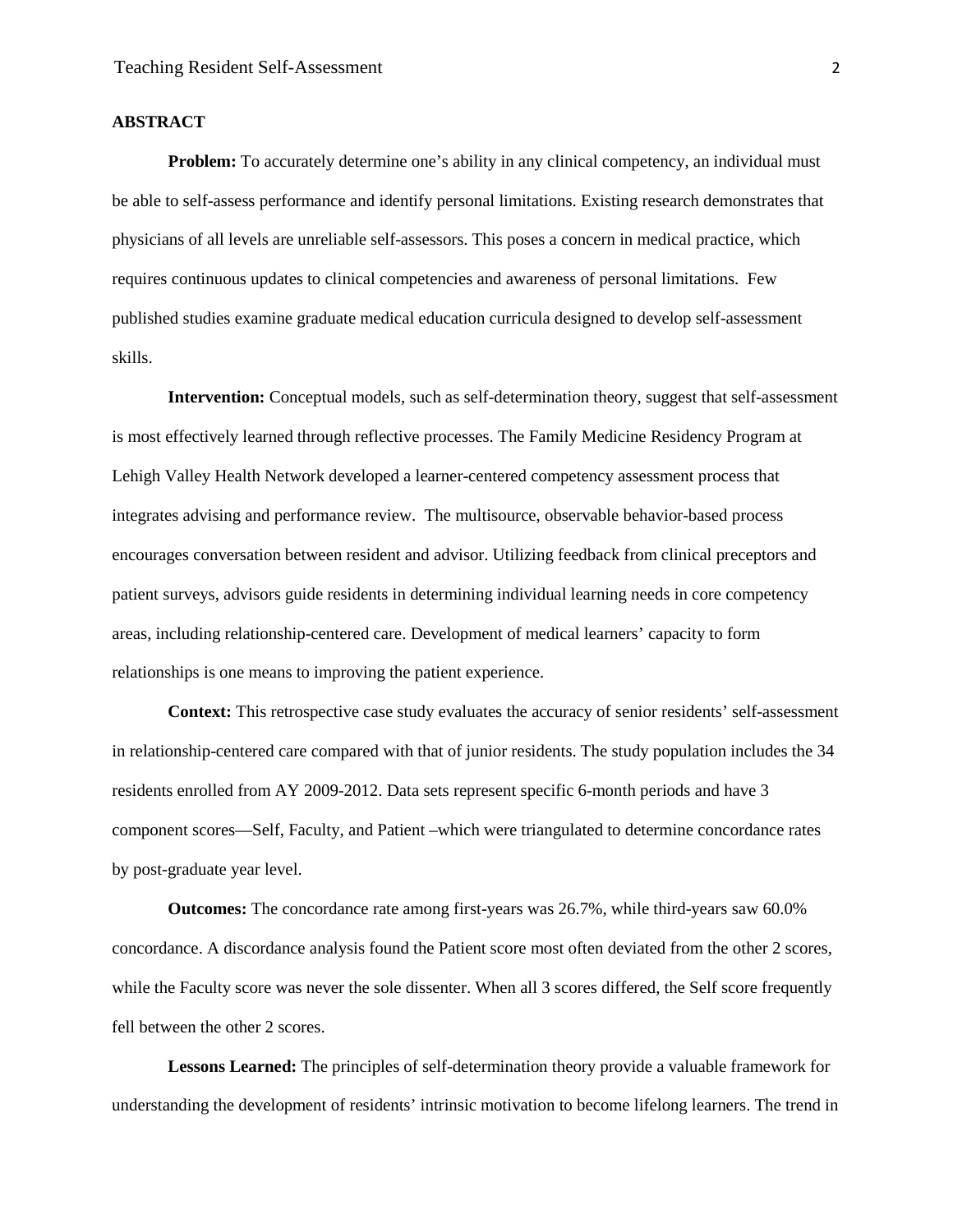improved concordance rates among senior residents suggests that prompting learners to triangulate feedback from multiple sources can lead to a shift in perspective about competency. Further study is needed to determine whether our results are generalizable to other competencies and educational settings.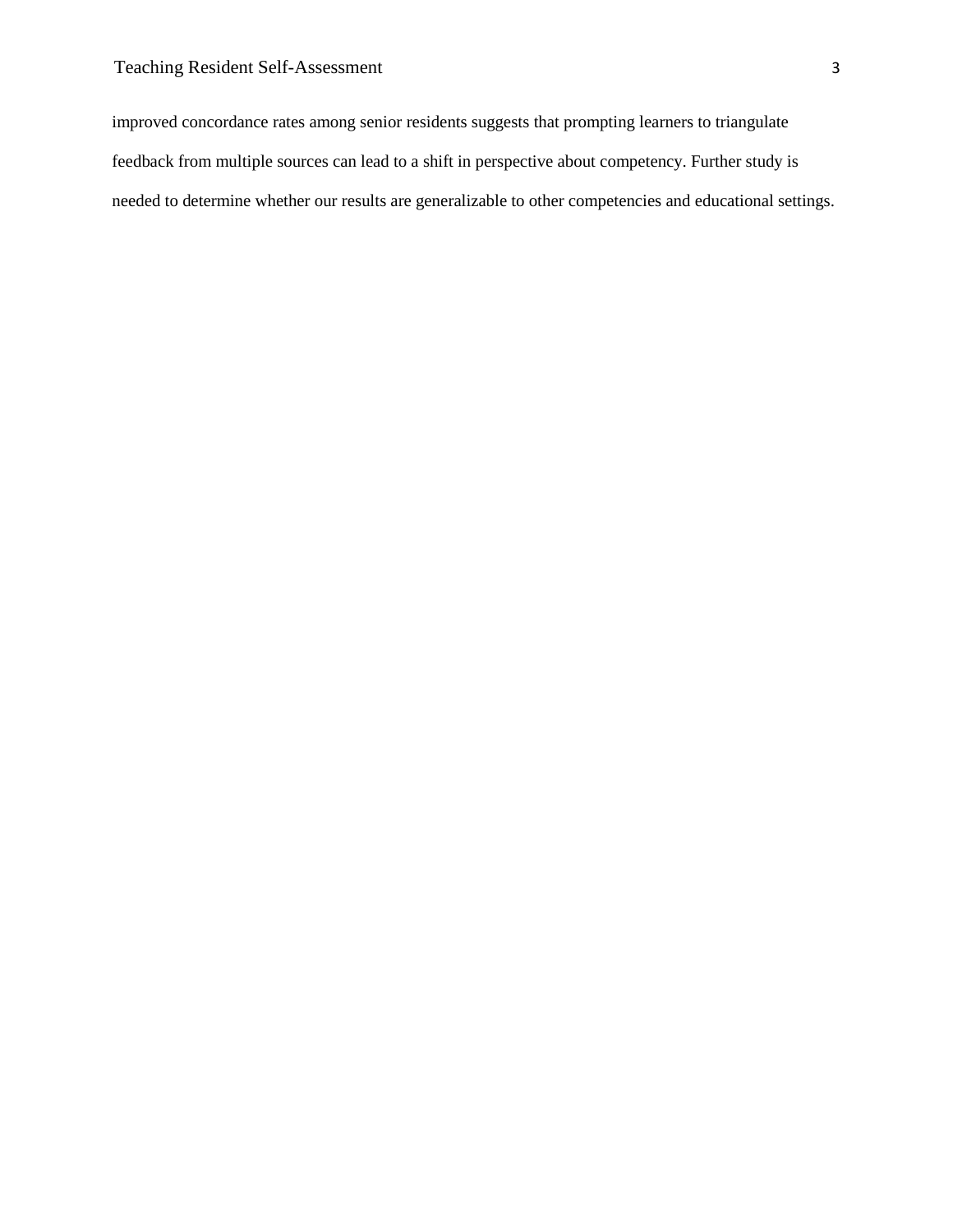#### **BACKGROUND**

The Institute of Medicine, in its 2001 seminal report, $\frac{1}{1}$  recognized the importance of defining the quality of medical care in terms of those receiving it, rather than those delivering it. Similarly, through the Triple Aim, <sup>2</sup> the concept of patient experience is driving a re-imagination of the U.S. health care system. Thus, relationship building is a necessary component of clinical competency to develop during medical education and maintain throughout one's professional career. "Health enhancing" (Beach et al., 2006, page  $S7<sup>3</sup>$  relationships occur when physicians focus on the content of their interactions with patients, rather than the desired clinical outcomes. In practice, this is termed relationship-centered care (RCC).<sup>4</sup> To create these relationships, physicians must expand their focus outward to consider the patient's viewpoint as well as explore their own capacity for self-awareness. As Tresolini states, "Without self-knowledge, a practitioner's own emotional responses to patient needs may act as a barrier to effective care and can result in harm to the patient."  $5(p 29)$ 

Self-assessment is a deliberate and pointed activity informed by both direct and indirect feedback from one's environment.<sup>6,7</sup> Triangulating feedback from multiple sources (e.g., colleagues, supervisors, patients, and self) provides the most accurate picture of one's own performance.<sup>8</sup> This process is not intuitive<sup>9</sup>, and prior research demonstrates that physicians at all stages of their careers are unreliable selfassessors.<sup>10,11</sup> Too often, however, medical learners are left to perform this activity without guidance.<sup>6,12</sup> Applying self-determination theory (SDT) to medical education<sup>13,14</sup> underscores the importance of mentors engaging with learners in self-assessment to nurture their desire to excel. According to the 3 pronged SDT, intrinsic motivation emerges when learners recognize their ability to master the material (competence), accept some degree of ownership of the educational process (autonomy), and experience a connection to the academic community and a sense they are valued by faculty and peers (relatedness). 15 Because many post-graduate learners enter residency relying on external forces (e.g., proscribed curricula, faculty interventions, defined schedules, and deadlines) to inform their educational progression, selfassessment requires a shift in expectations. Through mentored self-assessment,<sup>6,10,16</sup> educators can help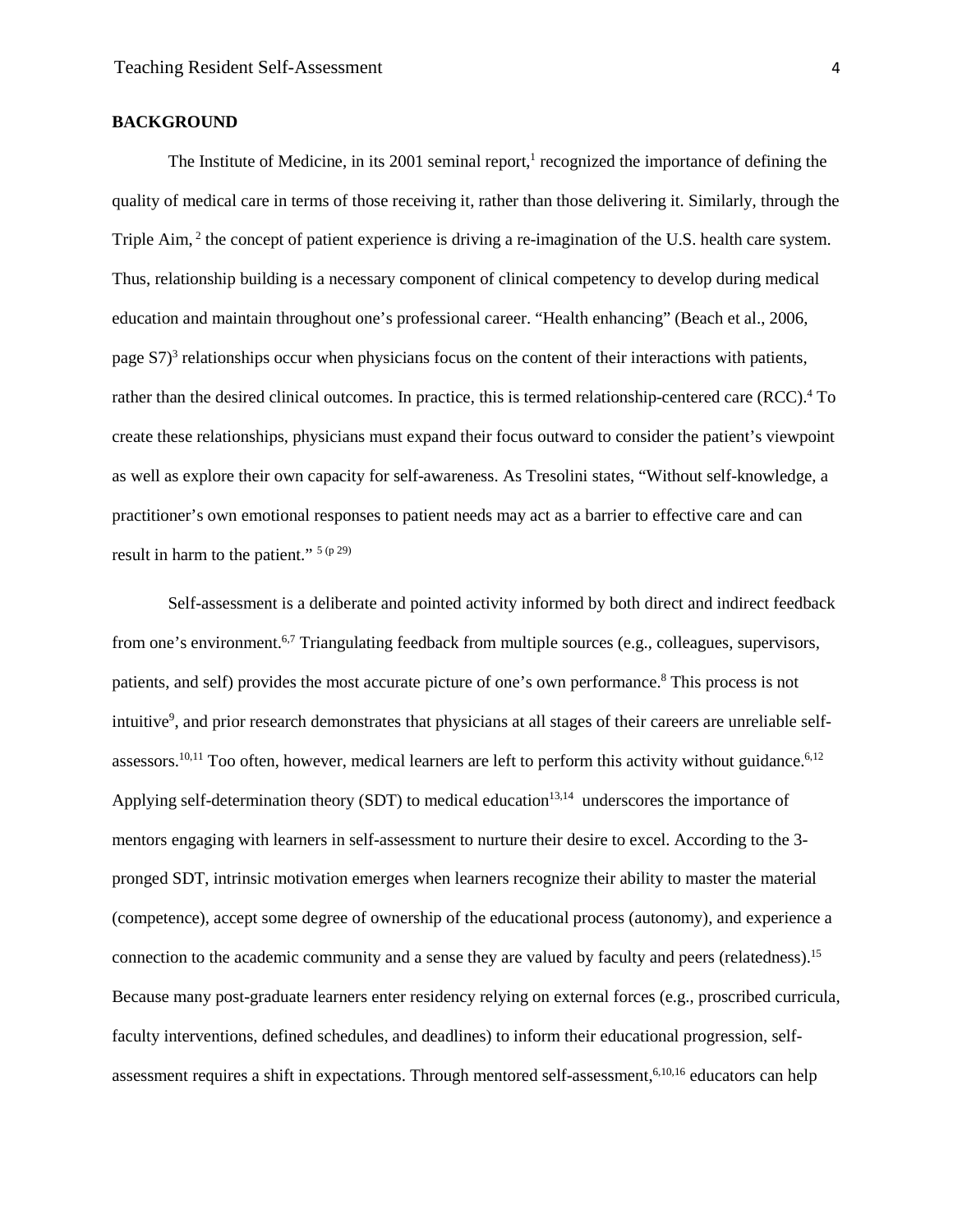develop residents' competence, relatedness, and autonomy within the "complex social contexts of clinical training."<sup>12</sup> (pp 71, 78)

While knowledge about self-assessment has been gleaned from focus groups, surveys of expert educators, 6,17 and other controlled settings (e.g., multiple-choice tests, simulated patient encounters, and single episodes of care), $10,18,19$  we found no evidence about how this ability changes in a real-world educational setting among learners at different stages. This information gap poses a concern in a field that expects clinicians to maintain professional accountability through continuous updates to clinical competencies and accurate assessment of their personal limitations during patient care.<sup>9,20</sup> Our research, therefore, answers the "urgent need"<sup>21 (p 1139)</sup> for deeper investigation on this topic by asking: Can senior residents self-assess their clinical competency more accurately than junior residents within a residency that applies the principles of SDT? To answer this question, we propose a method for measuring competence in self-assessment by triangulating multiple sources of feedback, including the subject's own appraisal.

#### **PROGRAM OVERVIEW**

Based in an academic community hospital in eastern Pennsylvania, the Lehigh Valley Health Network Family Medicine Residency Program (hereafter referred to as "the Residency") trains an average of 6 residents per graduating class. In 2007, the Residency began a transformative journey as one of 14 U.S. family medicine residencies in the Preparing the Personal Physician for Practice  $(p^4)$  project.<sup>22</sup> Key elements of the Residency's innovation relevant to this study include developing an observable behaviorbased competency assessment system<sup>23,24</sup> and creating a learner-centered Resident Assessment Facilitation Team (RAFT) to assist in educational planning and assessment.<sup>25</sup>

In our program, residents exercise autonomy by selecting their own advisors and participating in the assessment process. During one-on-one meetings, the advisor encourages the resident to reflect on faculty and patient feedback in determining competence in a variety of clinical and relational skills. Together, the advisor and resident create an educational SOAP (subjective, objective, assessment, plan)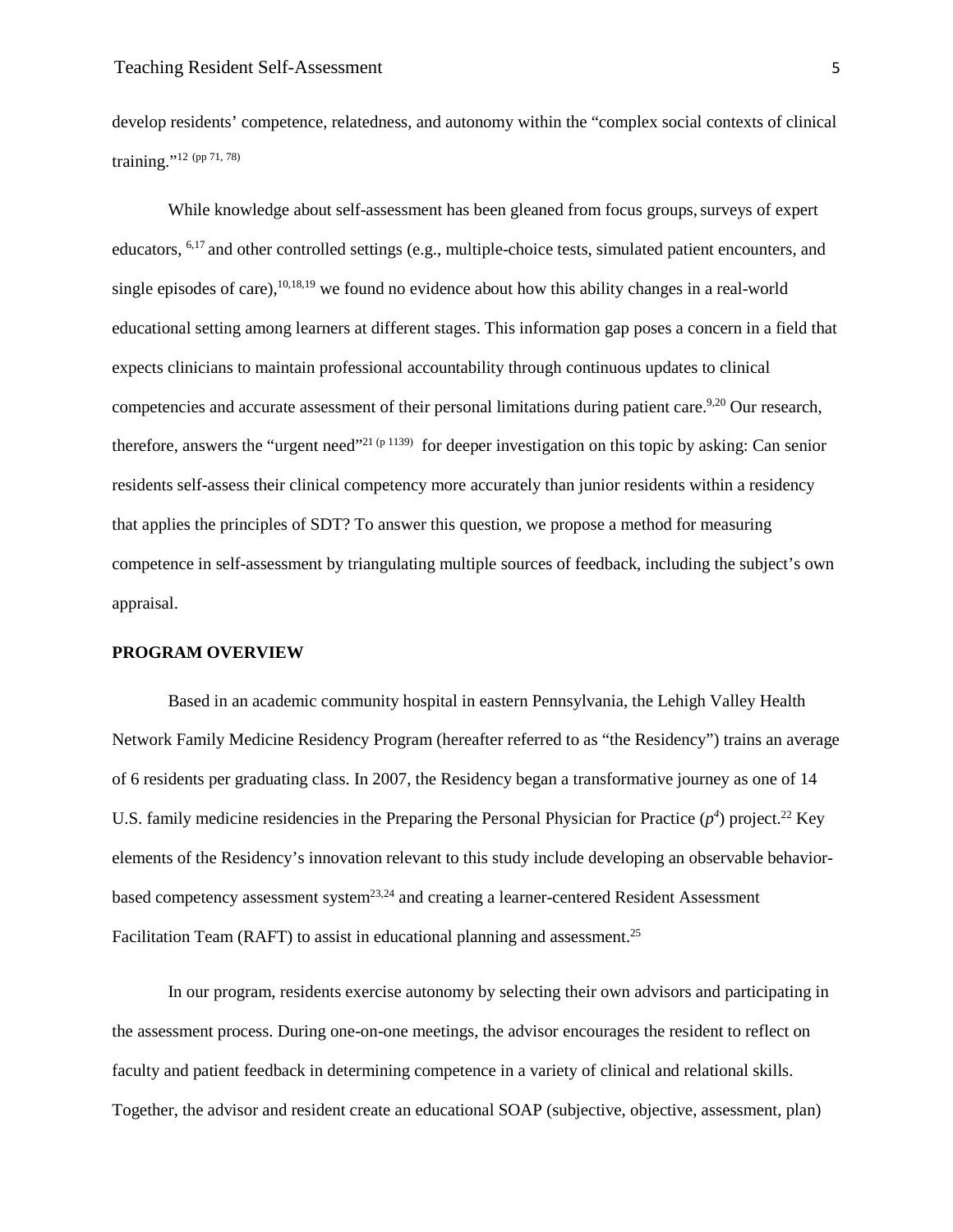note, based on the commonly used structure for clinical note-writing. This document – which contains the resident's self-assessments, feedback from faculty and patients, a summary of completed assignments, and a schedule of planned educational activities – serves as the agenda for the resident's individual assessment meeting. Including the resident in the RAFT conversation gives the resident a voice in the assessment process, enhances their sense of relatedness to the residency community and ensures that ownership of the educational journey remains with the individual.

The population of interest in this retrospective case study was 126 resident-semester data sets representing 34 residents enrolled from academic year 2009-10 through academic year 2011-12. We separated each academic year into 6-month periods, July through December (Fall semester) and January through June (Spring semester). Each resident-semester data set contained 3 component scores collected during the same 6-month period (see Table 1). Any resident-semesters for which we did not have all 3 component scores were excluded. Of the 126 possible data sets, 20 were excluded due to missing selfassessments and an additional 65 were excluded due to missing patient assessments. Thus, the sample analyzed in this study comprised 41 (32.5%) resident-semester data sets representing 19 (55.9% of population) unique residents from PGY1 (post-graduate year 1), PGY2 and PGY3 educational levels. Both the  $p<sup>4</sup>$  innovations project and the protocol for this targeted analysis of the data were approved by the LVHN institutional review board.

#### **PROGRAM ASSESSMENT**

#### **Competency Assessment Criteria**

The 3 component scores in each resident-semester unit included what we have named the Self score, the Faculty score, and the Patient score. The Residency's aforementioned observable behaviorbased competency assessment system, from which the Faculty and Self scores were derived, were situated within a modified version of the Dreyfus model of skill acquisition.<sup>26</sup> The Dreyfus model labels learners' progression along a 5-level continuum – *Novice, Advanced Beginner, Competent, Proficient,* and *Expert*.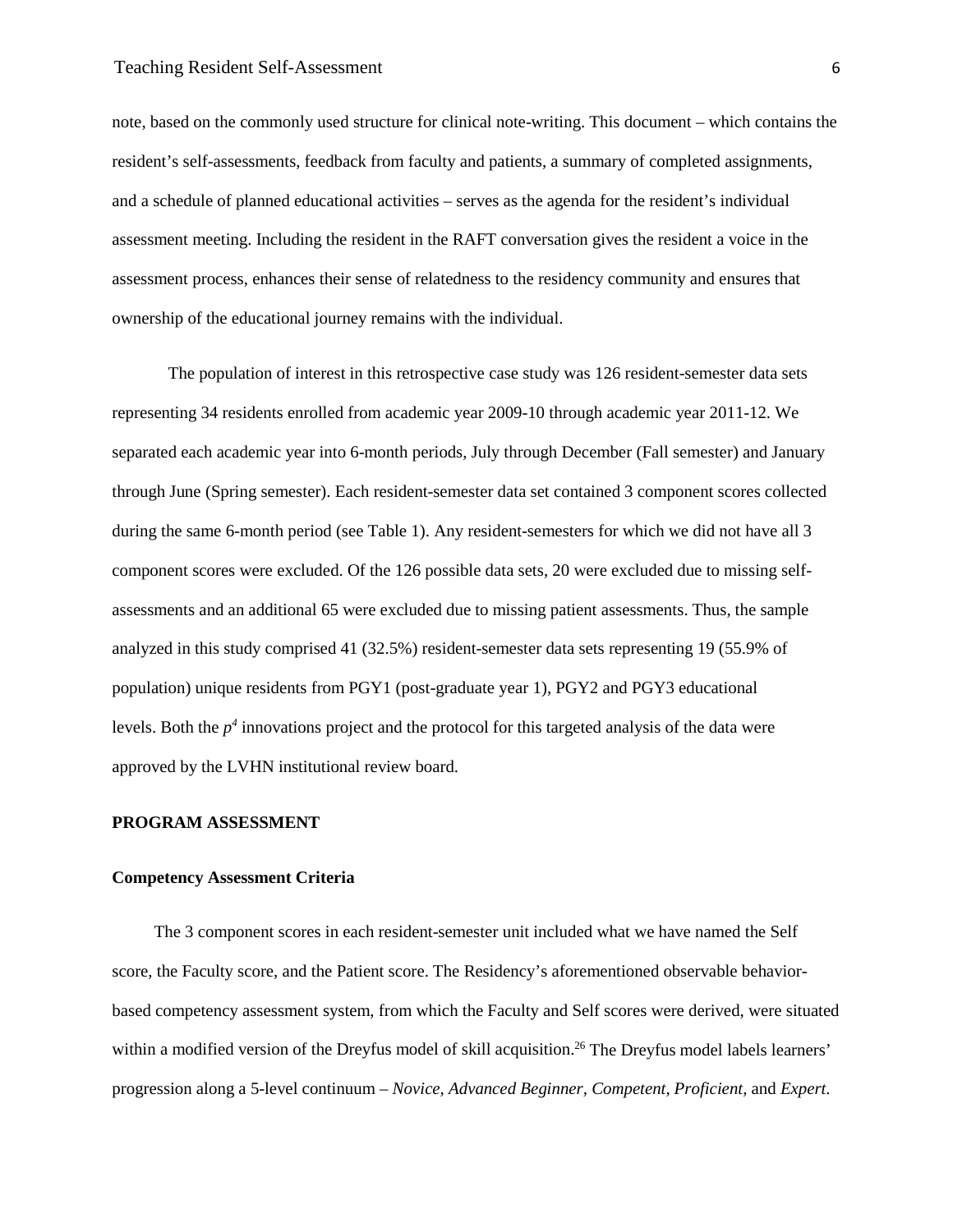#### Teaching Resident Self-Assessment 7

By 2008, the Dreyfus model was widely discussed as a useful model for resident education.<sup>27</sup> In addition, the Residency's application of this model was among the examples examined by the Accreditation Council for Graduate Medical Education and the American Board of Internal Medicine prior to the adoption of the Dreyfus framework for measuring internal medicine competency requirements.28

The Self score is the self-perceived RCC competency level the resident recorded on the SOAP note. In some instances, the SOAP note entry of the Self score was not clearly demarcated (e.g., notations of "Novice to Advanced Beginner" were common). In these cases, 2 of the authors (DK, SH) individually reviewed the narrative sections of the SOAP notes and determined the implicit score based on context. The infrequent disagreements were resolved through discussion.

The Faculty score was compiled from standardized assessment forms completed by clinical preceptors at inpatient and outpatient care sites where residents practiced. We have described our resident summative competency assessment system previously.<sup>23,24</sup> Faculty members assess whether site-specific (e.g., continuity care site or in-patient family medicine service) observable behaviors are present in resident interactions with patients during a defined period of observation. The observable behaviors correlate with family medicine competencies<sup>23</sup> at specific skill levels defined by the Dreyfus scale.<sup>26</sup> The Residency's system electronically compiled the frequency of these observations into a graphic tool (radar graph) usable for both formative and summative assessment.<sup>24</sup> A resident is considered to achieve competency at a particular Dreyfus level once the radar graph indicates he or she has been observed performing the related behaviors at least 80% of the times a faculty member has entered a score. The highest consecutive Dreyfus level for which a score of at least 80% is reached is the competency level at which a resident is categorized. (For example, if a resident is observed to perform *Novice* and *Advanced Beginner* behaviors >80% of the time, but *Competent* behaviors 78% of the time, she is categorized as *Advanced Beginner*.) It is important to note that a resident's PGY does not preclude him or her from achieving any level of competency, insofar as they meet the aforementioned criteria.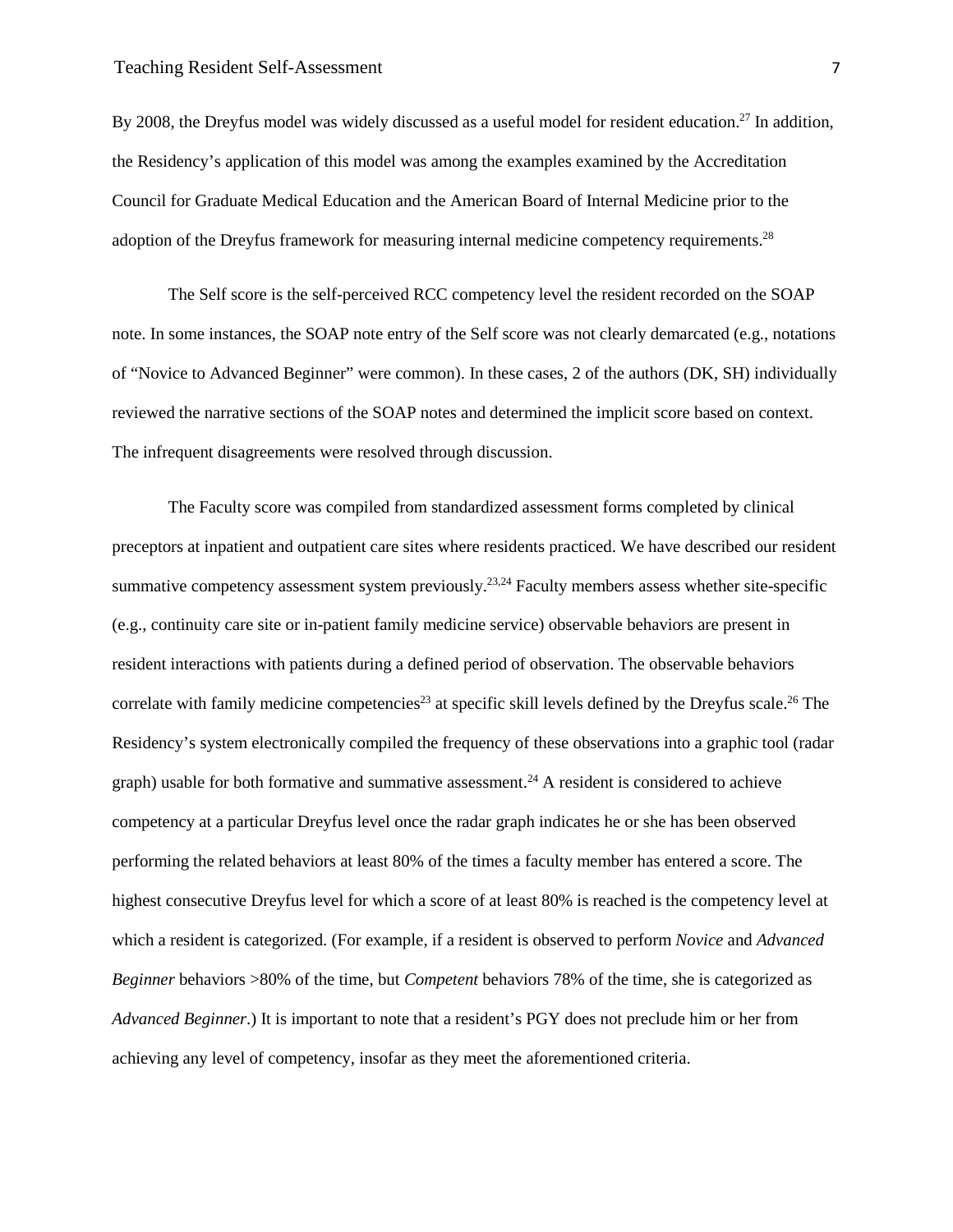The Patient score comes from individuals who had clinical visits with residents at outpatient practice sites and completed the Consultation and Relational Empathy (CARE) instrument,<sup>30</sup> a validated tool that measures patient perceptions of how much a clinician understands the patient's health concerns and provides responsive care. Using the published normative values of the CARE instrument (See Table 1), the authors assigned Dreyfus scale levels to the established score ranges. The Dreyfus score assigned to the score range in which a resident's score fell became the Patient score for the analysis.

#### **Operationalization of Self-Assessment Accuracy**

Accurate self-assessment by the resident was operationalized as the alignment of the resident's determination of competency in RCC (Self score) with the perceptions of preceptors (Faculty score) and patients (Patient score). The Self, Faculty, and Patient scores for each data set were triangulated to determine whether they were "Concordant" or "Discordant" assessments of the resident's competency level for a specified period of time. When all 3 component sources agreed on a single Dreyfus level, the set was deemed "Concordant." Similarly, sets in which two sources aligned and the third was higher or lower by no more than 1 Dreyfus level were labeled "Concordant." All other combinations of scores were labeled "Discordant." Of particular interest was whether there was a pattern to the agreement or disagreement of the scores.

An analysis of the "Discordant" sets provided insight into this question. These cases were analyzed to determine which assessor (Self, Faculty, or Patient) deviated from the other two. Further context was added by indicating in which direction variation occurred (higher or lower on the Dreyfus scale) and which sources assigned the highest and lowest scores.

#### **Findings**

The results of the 40 resident-data sets were analyzed by educational level of the resident for whom the score set was collected. This yielded 3 comparable size groups (13 PGY1s, 12 PGY2s and 15 PGY3s). While 23.1% of the PGY1 subsample were "Concordant," 60.0% of the PGY3 data sets were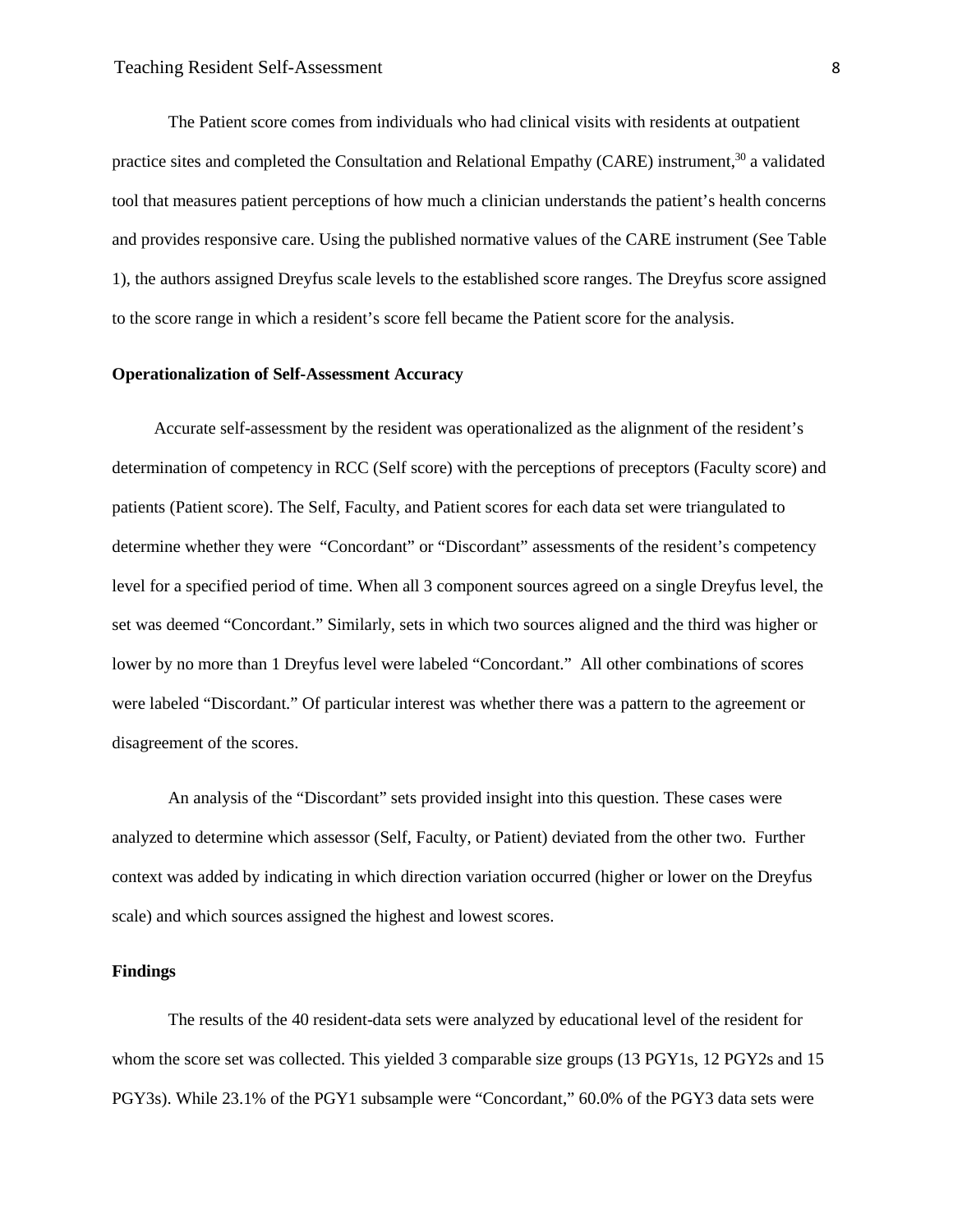"Concordant." A much larger difference in Concordance rates existed between the PGY2 and PGY3 subgroups (33.3% vs. 60.0%) than between the PGY1 and PGY2 subgroups (23.1% vs. 33.3%).

In 62.5% of the "Discordant" data sets (see Table 2), all 3 sources placed the resident at different competency levels. (We labeled these cases as "Discordant-NA," or no agreement). In the remaining 37.5% of "Discordant" resident-semester cases, 2 sources agreed on a competency rating, but the third agreement between 2 sources with drastic disagreement from the third – the Patient score was most often disparate (77.8%) and the Self score accounted for the remaining discordance (22.2%). The Faculty score was never the standalone dissenter. A look at the direction of discordance revealed that in about half the "Discordant" cases (55.6%) the dissenting source rated the resident higher than the other 2, while in the remainder of cases (44.4%) the disparate source gave the resident a lower competency score. An even closer look at the pattern of discordance (see Table 3) revealed that the Self score fell in the middle of the other 2 scores in the majority (66.7%) of "Discordant-NA" data sets. There were no instances in which the Patient score fell between the other 2.

#### **DISCUSSION**

Our study used scores from multiple perspectives to quantify the ability of graduate medical learners at various stages of residency to assess their own competence in RCC. Using feedback from clinical preceptors, patients, and the residents themselves, our sample revealed a 61.5% higher concordance among PGY3s than among PGY1s. Even among the data sets whose component scores did not qualify them to be designated as "Concordant," an interesting pattern emerged. The majority of score sets categorized as "Discordant" saw all 3 assessment sources in disagreement (labeled as "Discordant-NA"). One interpretation of the large proportion of "Discordant-NA" results relates to the frequency with which the Self scores fell between the other 2 scores (66.7%). This might suggest that residents are internalizing the regular feedback they receive from preceptors and patients and developing the habit of triangulation as part of the self-assessment learning process.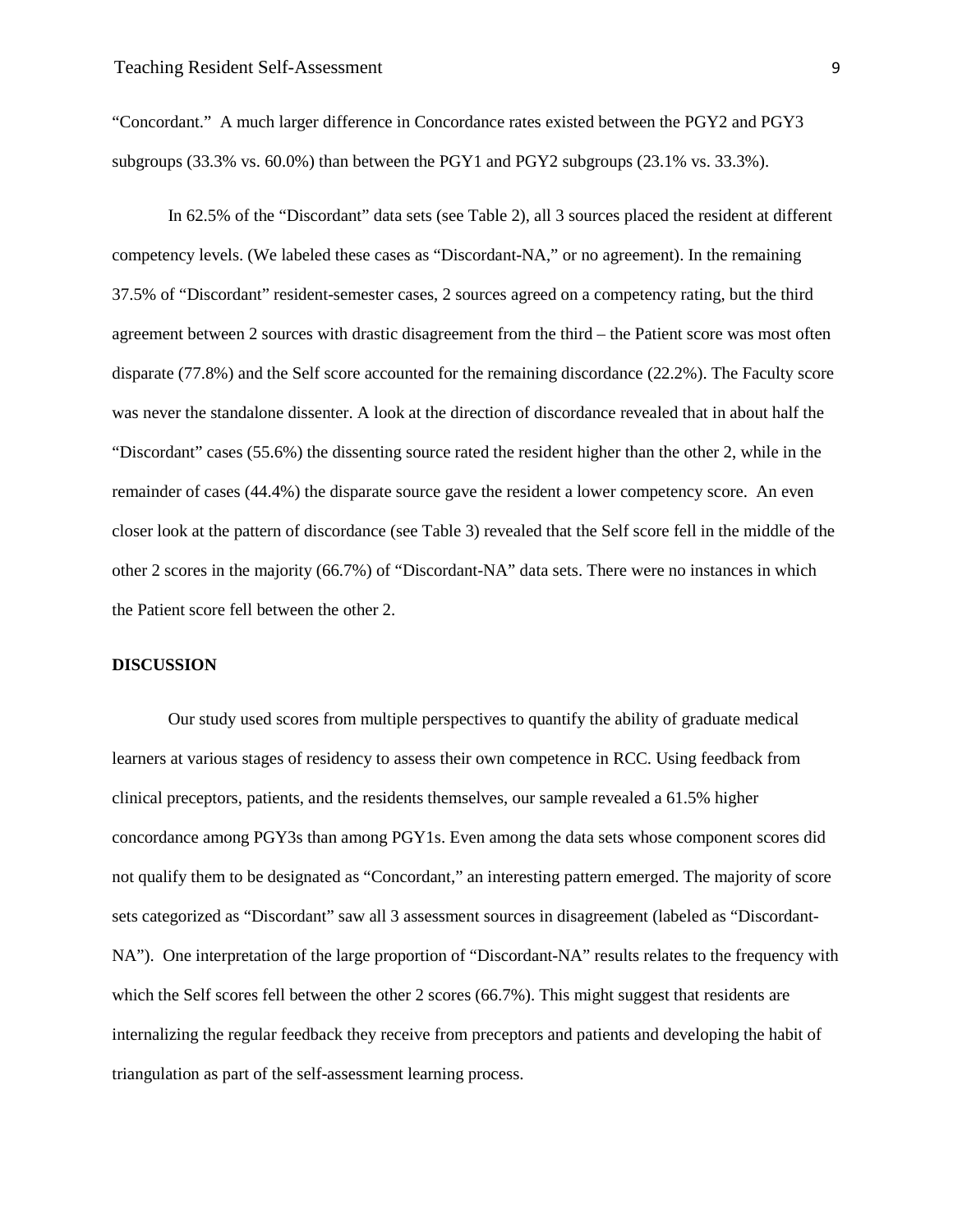Employing triangulation harkens to Schneider et al. who note that an "expert"  $11 (p 18)$  rater (in our case, a faculty member) provides a valuable measuring stick for accuracy of self-assessment. We added a third component—the perspective of the individuals most affected by the competency being evaluated (i.e., the patients). It is worth noting that the Patient score was the reason behind a vast majority of the "Discordant" categorizations, either because the Patient was the sole dissenter (29.17%) or all 3 assessment sources disagreed ("Discordant-NA," 62.5%). Mattheos et al.<sup>31</sup> underscores that the method of delivering assessment results largely determines the effectiveness of the feedback process. In our program, therefore, the residents' scores serve as conversation starters, as opposed to absolutes. The faculty and patient assessments provide the resident with reasonable expectations about their RCC performance. Our Residency emphasizes the dialogic nature of assessment by engaging learners in their own competency assessment process. High-trust advising relationships provide time and space for residents to reflect on the feedback and create meaning. However, the nature of residency as a high-stakes training experience necessary for board certification puts residents in a position of dependence upon the program and faculty members. This foundational hierarchy can lead to residents feeling minimal autonomy and relatedness, unintentionally impeding their desire and ability to become self-directed learners. Therefore, we intentionally designed and implemented a resident assessment system grounded in guided reflection within a longitudinal advisor structure to support the development<sup>16</sup> of intrinsic motivation, the capstone of a self-determined learner.<sup>12</sup> In addition, the Residency's culture of continuous improvement provides a model for intentional change that complements the process proposed by Sargeant et al.<sup>9</sup> for practicing physicians to engage in continuing professional development within the context of their daily practice.

#### **Limitations**

We recognize that measuring self-assessment is a complex task and that our study has limitations. Although the Residency gathers and reports faculty and patient feedback at standard intervals, the reality is that self-monitoring physicians gather feedback constantly through both formal and informal means.<sup>18</sup>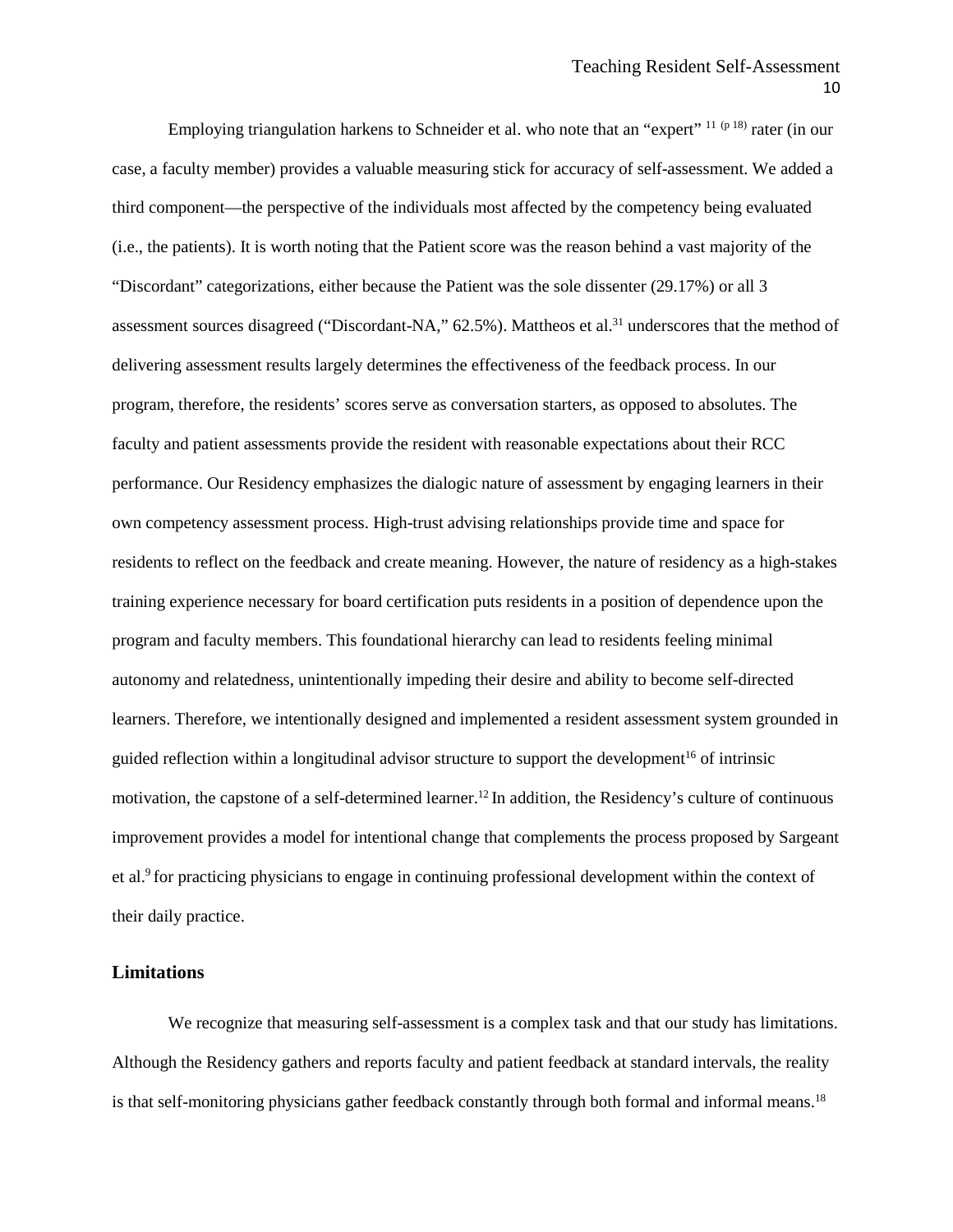The sample size was restricted by the robust eligibility criteria for the resident-semester data sets, and therefore our results were not statistically significant. In addition, while the design and utilization of the Residency's competency-based assessment tool that the Faculty and Self scores are rooted in has been locally validated and published,<sup>23,24</sup> it has not been validated for generalizability outside the Residency.

This analysis focused on a single competency—relationship-centered care. It is unclear whether findings would be similar across other clinical competencies. As noted by Lipsett et al.,<sup>20</sup> contextual factors such as the specific skills assessed and learner ability level are likely to affect outcomes. Therefore, widening the scope to investigate resident self-assessment in other facets of clinical competency would help determine the generalizability of these results.

The Patient scores also have several inherent limitations: (1) the number of scores aggregated is inconsistent between residents, in particular because PGY1s have fewer patient encounters than later-year residents; (2) this data set assesses residents only in the outpatient setting, while the Self and Faculty scores also consider performance during inpatient care sessions; and (3) the CARE survey assesses a specific set of interactions that might occur during an office visit, while faculty and residents are likely to consider relationships on a more global scale and include higher-level interpersonal concepts, such as nonverbal signals or bidirectional communication, in their assessment of resident competency in RCC. And, as noted before, this group of scores tended to rate residents at the top or bottom of the competency scale, which meant more data sets were categorized as "Discordant." This might be attributed to patient ambivalence about taking surveys or variables in the patient experience (e.g., practices running behind schedule or distraction caused by illness symptoms) that confound the perception of resident empathy.

Finally, our analysis does not conclusively prove that the difference in self-assessment we report is a direct result of the interventions we describe to enact the principles of self-determination theory. This case report suggests better accuracy in self-assessment among senior residents than interns. Further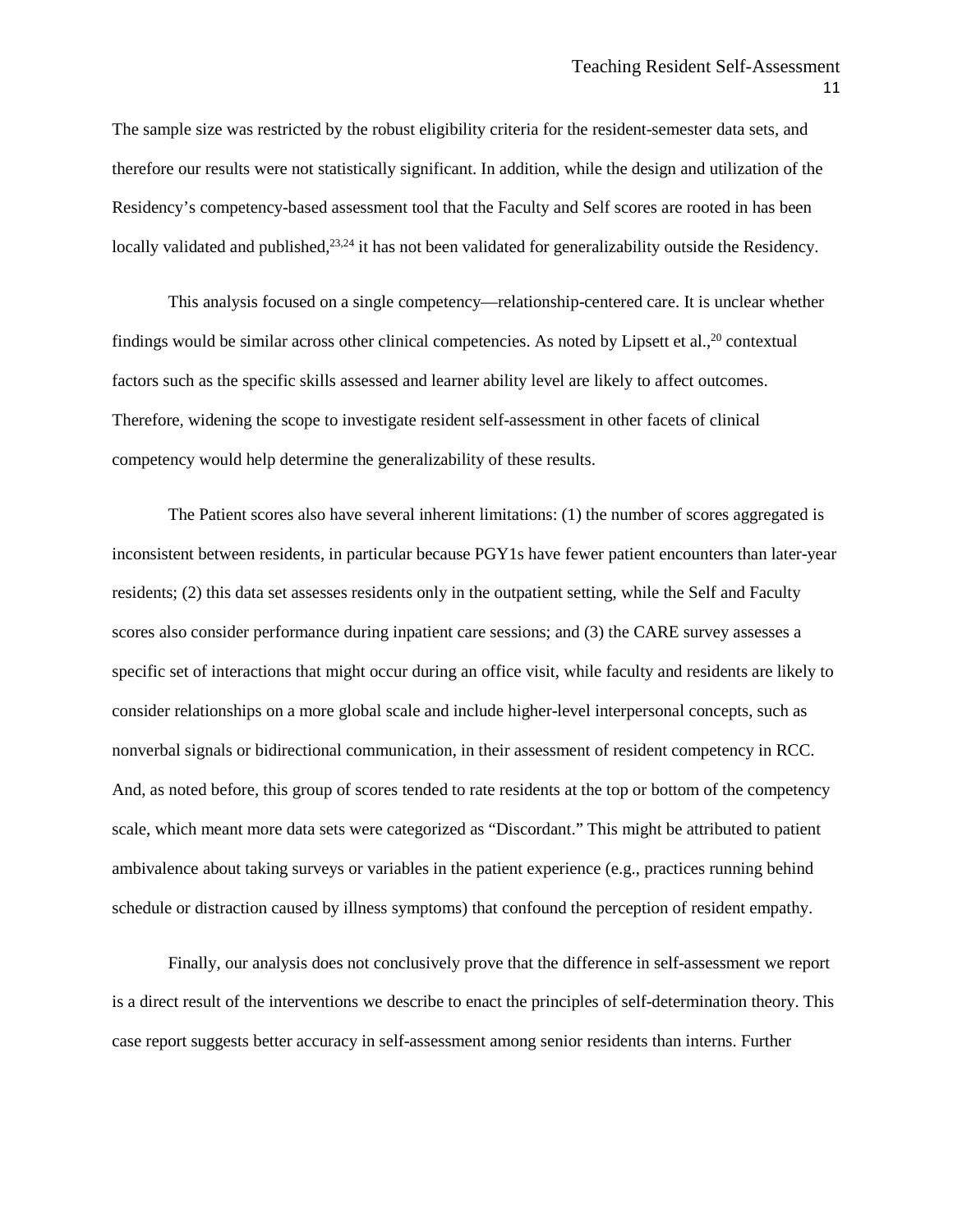research is needed to demonstrate whether this occurred as a direct result of the SDT-based features of our program.

#### **CONCLUSION**

Mentoring learners to consider various perspectives by triangulating feedback from multiple sources will result in a deeper understanding of academic progress and help them create a more effective strategy for addressing learning needs. We suggest that the activated medical learner who hones selfassessment skills is essentially learning to take a holistic view of oneself (e.g., self-reflexivity), which is similar to the perspective shift required to achieve a therapeutic connection, or "health enhancing relationship,"3 (p S7) with patients. To illustrate this parallel for learners, the Residency utilizes multisource feedback process that adds the patient's voice to the self-assessment conversation. This case study is a first step toward a real-world method for measuring self-assessment longitudinally among those learning how to perform it. In addition, this study adds depth to the limited data pool and expands conceptual models about self-assessment by elucidating the value of guided reflection in developing self-directed learning competency.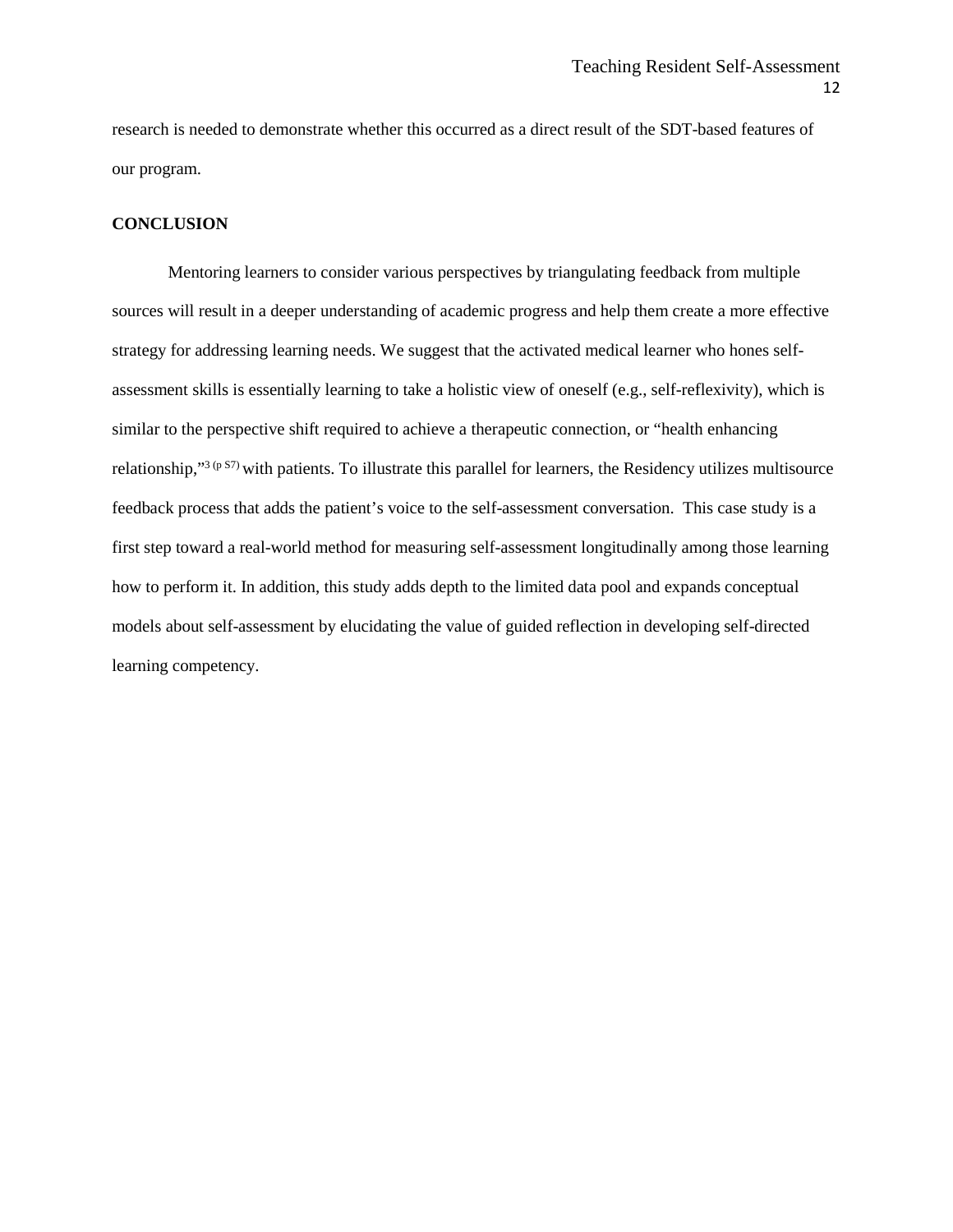#### **ACKNOWLEDGMENTS**

The authors thank Nyann Biery, MS, Beth Careyva, MD, Nicole Defenbaugh, PhD, Katarzyna Jabbour, PharmD, BCPS, Susan Mathieu, MD, Robert Motley, MD, and Jacqueline Grove for their insights and editorial assistance in creating this manuscript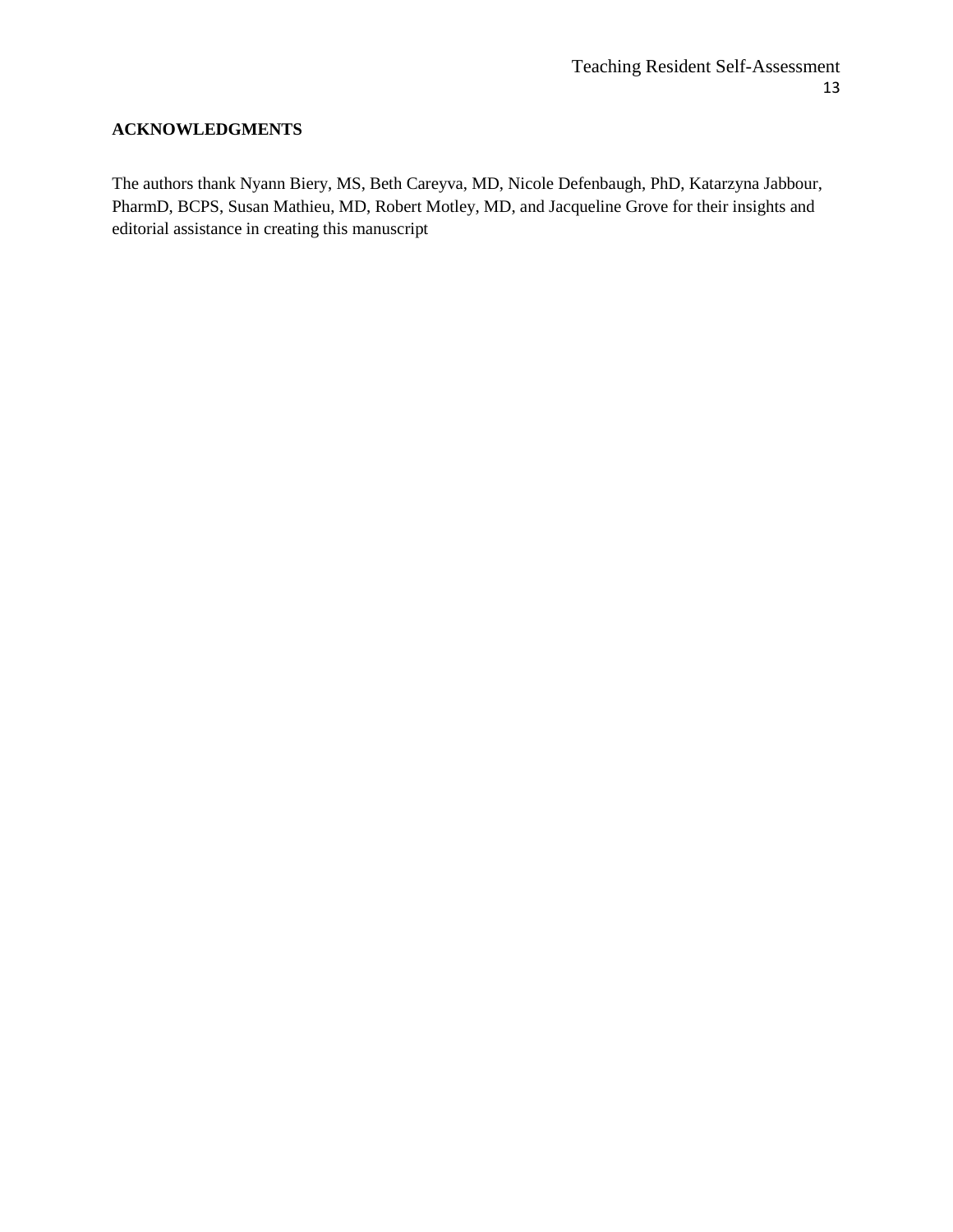#### **REFERENCES**

- 1. Institute of Medicine. *Crossing the Quality Chasm: A New Health System for the Twenty-first Century*. Washington DC: National Academies Press; 2001.
- 2. Berwick DM, Nolan TW, Whittington J. The triple aim: care, health, and cost. *Health Affairs*  2008;27:759-69.
- 3. Beach MC, Inui T, Relationship-Centered Care Research Network. Relationship-centered care: A constructive reframing. *Journal of General Internal Medicine* 2006;21:S3-8.
- 4. Suchman AL. A new theoretical foundation for relationship-centered care. Complex responsive processes of relating. *Journal of General Internal Medicine* 2006;21:S40-4.
- 5. Tresolini CP; Pew-Fetzer Task Force. *Health Professions Education and Relationshipcentered Care*. San Francisco, CA: Pew Health Professions Commission, 1994.
- 6. Sargeant J, Armson H, Chesluk B, Dornan T, Eva K, Holmboe E, et al. The processes and dimensions of informed self-assessment: a conceptual model. *Academic Medicine*  2010;85:1212-20.
- 7. Schön DA. *The Reflective Practitioner, How Professionals Think in Action*. New York, NY: Basic Books, 1983.
- 8. Nicol DJ, Macfarlane-Dick D. Formative assessment and self-regulated learning: a model and seven principles of good feedback practice. *Studies in Higher Education* 2006;31:199-218.
- 9. Sargeant J, Bruce D, Campbell CM. Practicing physicians' needs for assessment and feedback as part of professional development. *The Journal of Continuing Education in the Health Professions* 2013;33: S54-62.
- 10. Davis DA, Mazmanian PE, Fordis M, Van Harrison R, Thorpe KE, Perrier L. Accuracy of physician self-assessment compared with observed measures of competence: a systematic review. *JAMA* 2006;296:1094-1102.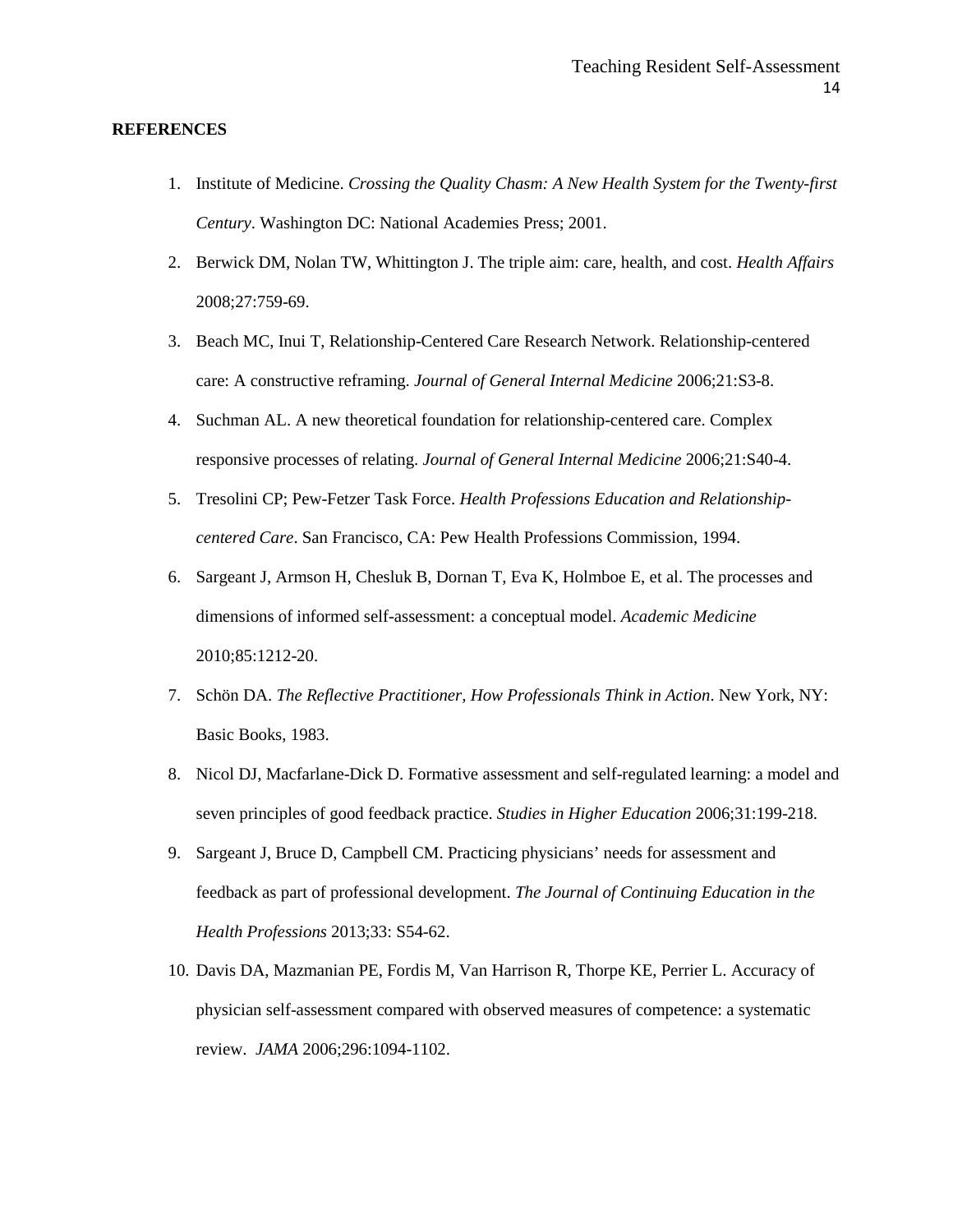- 11. Schneider JR, Verta MJ Jr, Ryan ER, Corcoran JF, DaRosa DA. Patient assessment and management examination: lack of correlation between faculty assessment and resident selfassessment. *American Journal of Surgery* 2008;195:16-9.
- 12. Brydges R, Butler D. A reflective analysis of medical education research on self-regulation in learning and practice. *Medical Education* 2012;46:71-9.
- 13. Kursurkar R, ten Cate O. Education is not filling a bucket, but lighting a fire: selfdetermination theory and motivation in medical students. *Academic Medicine* 2013;88:904.
- 14. Schumacher DJ, Englander R, Carraccio C. Developing the master learner: Applying learning theory to the learner, the teacher and the learning environment. *Academic Medicine* 2013;88:1635-45.
- 15. Ryan RM, Deci EL. Self-determination theory and the facilitation of intrinsic motivation, social development and well-being. *American Psychologist* 2000;55:68-78.
- 16. Nothnagle NM, Anandarajah G, Goldman RE, Reis S. Struggling to be self-directed: residents' paradoxical beliefs about learning. *Academic Medicine* 2011;86:1539-44.
- 17. Sargeant J, Eva KW, Armson H, Chesluk B, Dornan T, Holmboe E, et al. Features of assessment learners use to make informed self-assessments of clinical performance. *Medical Education* 2011;45:636-47.
- 18. Eva KW, Regehr G. Exploring the divergence between self-assessment and self-monitoring. *Advances in Health Sciences Education* 2011;16:311-29.
- 19. Perera J, Mohamadou G, Kaur S. The use of objective structured self-assessment and peerfeedback (OSSP) for learning communication skills: evaluation using a controlled trial. *Advances in Health Sciences Education* 2010;15:185-93.
- 20. Lipsett PA, Harris I, Downing S. Resident self-other assessor agreement: influence of assessor, competency, and performance level. *Archives of Surgery* 2011;146:901-6.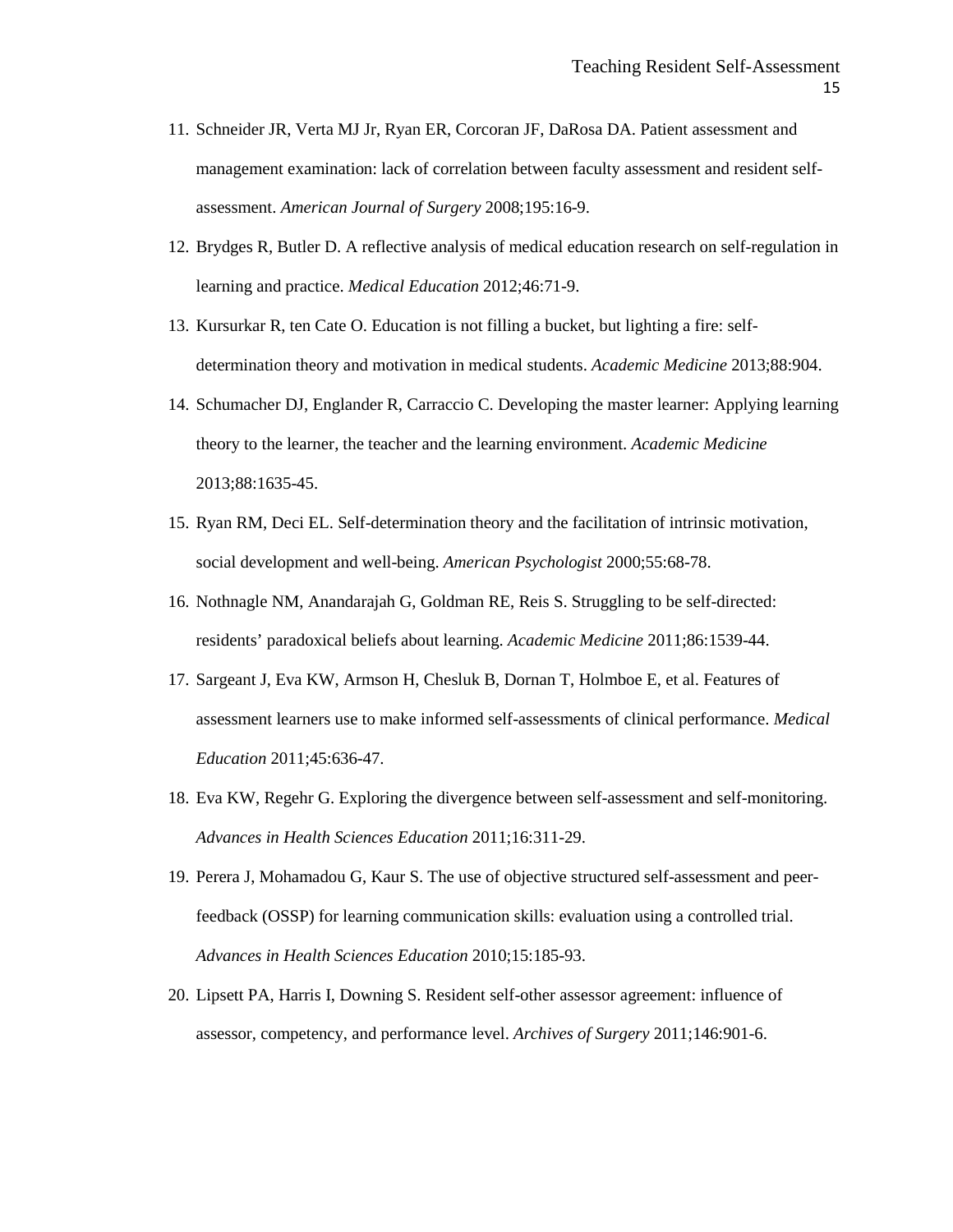- 21. Duffy F, Holmboe ES. Self-assessment in Lifelong Learning and Improving Performance in Practice: Physician Know Thyself. *JAMA.* 2006;296(9):1137-1139. doi:10.1001/jama.296.9.1137.
- 22. Green LA, Jones SM, Fetter G Jr, Pugno PA. Preparing the personal physician for practice: changing family medicine residency training to enable new model practice. *Academic Medicine* 2007;82:1220-7.
- 23. Baglia J, Foster E, Dostal J, Keister D, Biery N, Larson D. Generating developmentally appropriate competency assessment at a family medicine residency. *Family Medicine*  2011;43:90-8.
- 24. Keister DM, Larson D, Dostal J, Baglia J. The radar graph: the development of an educational tool to demonstrate resident competency. *Journal of Graduate Medical Education* 2012;4:220-6.
- 25. Foster E, Biery N, Dostal J, Larson D. RAFT (Resident Assessment Facilitation Team): supporting resident well-being through an integrated advising and assessment process. *Family Medicine* 2012;44:731-4.
- 26. Dreyfus HL, Dreyfus SE, Athanasiou T. *Mind Over Machine: The Power of Human Intuition and Expertise in the Era of the Computer*. New York, NY: Free Press, 1986.
- 27. Carraccio CL, Benson BJ, Nixon LJ, Derstine PL. From the educational bench to the clinical bedside: translating the Dreyfus developmental model to the learning of clinical skills. *Academic Medicine* 2008;83:761-7.
- 28. Green ML, Aagaard EM, Caverzagie KJ, Chick DA, Holmboe E, Kane G, et al. Charting the road to competence: developmental milestones for internal medicine residency training. *Journal of Graduate Medical Education* 2009;1:5-20.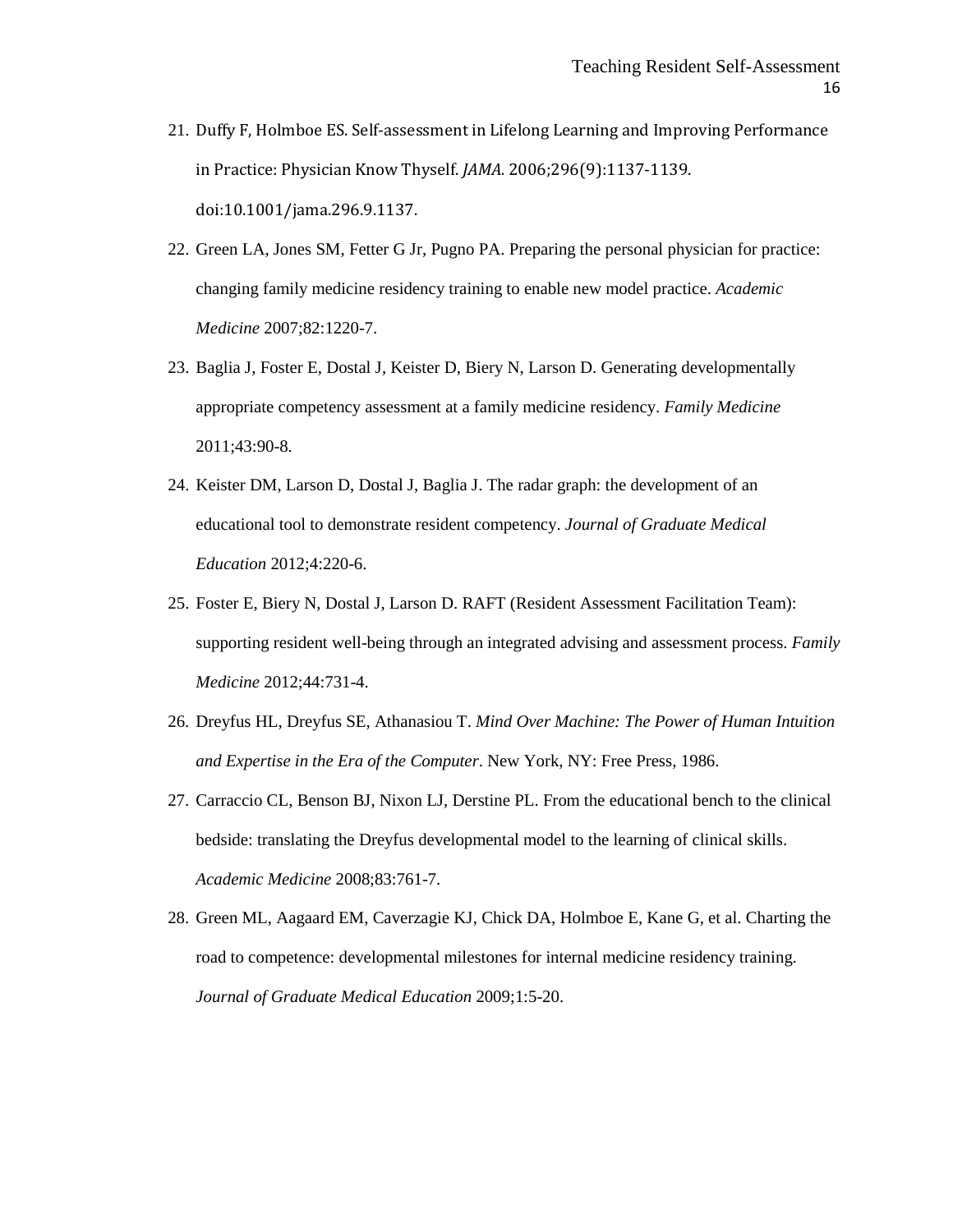- 29. University of Glasgow Institute of Health and Wellbeing website, 2006. www.gla.ac.uk/researchinstitutes/healthwellbeing/research/generalpractice/caremeasure/value s/. Accessed April 23, 2015.
- 30. Mercer SW, McConnachie A, Maxwell M, Heaney D, Watt GC. Relevance and practical use of the Consultation and Relational Empathy (CARE) Measure in general practice. *Family Practice* 2005;22:328-34.
- 31. Mattheos N, Nattestad A, Falk-Nilsson E, Attstrom R. The interactive examination: assessing students' self-assessment ability. *Medical Education* 2004;38:378-89.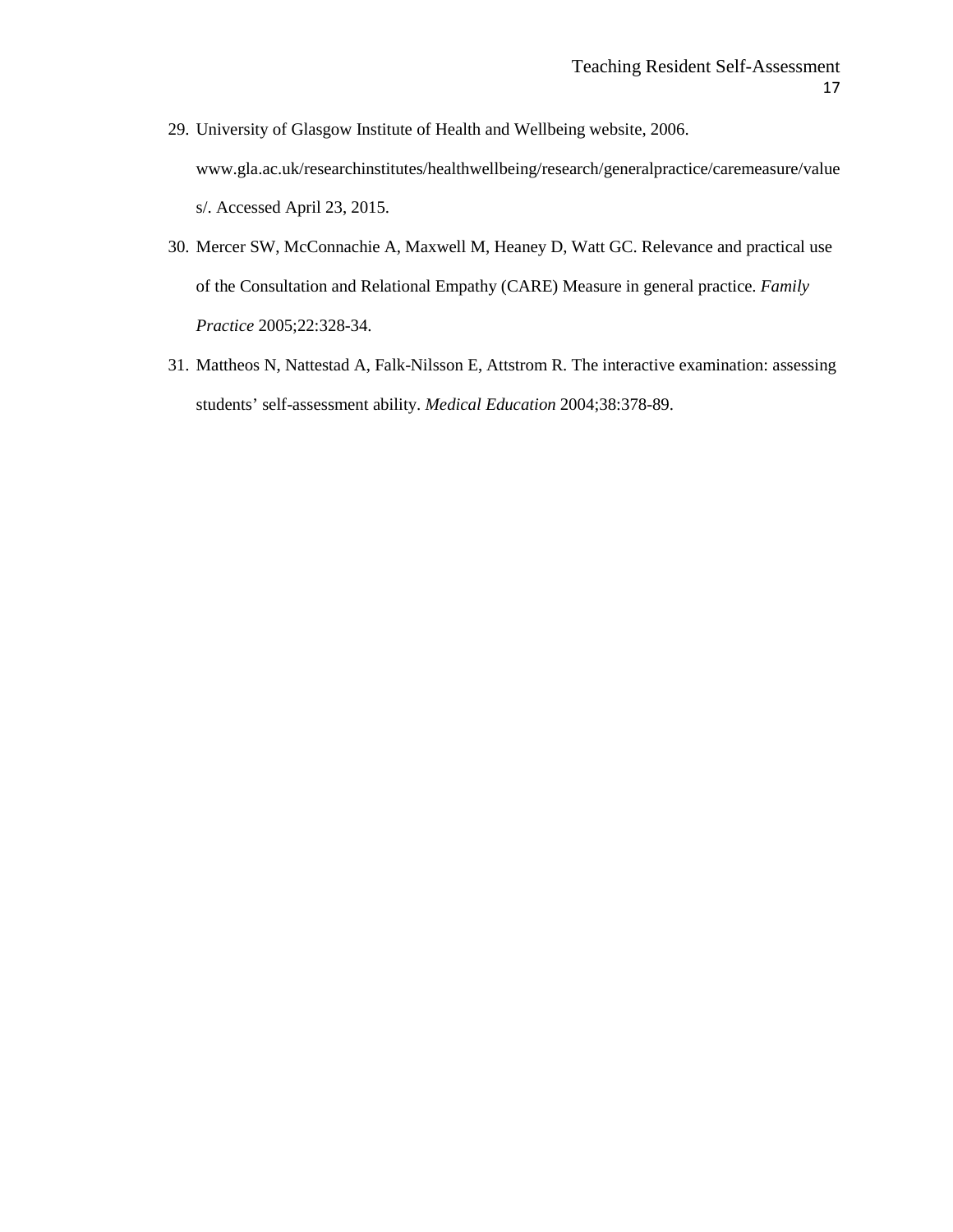|                            |                                                                                                  | Inclusion/                                                                                         |                                                                                                                                                                                                                                                                                                                                                                                                                                                                                                                                                     |
|----------------------------|--------------------------------------------------------------------------------------------------|----------------------------------------------------------------------------------------------------|-----------------------------------------------------------------------------------------------------------------------------------------------------------------------------------------------------------------------------------------------------------------------------------------------------------------------------------------------------------------------------------------------------------------------------------------------------------------------------------------------------------------------------------------------------|
| Assessor                   | Data Source                                                                                      | <b>Exclusion Criteria</b>                                                                          | Operationalization process                                                                                                                                                                                                                                                                                                                                                                                                                                                                                                                          |
| Resident (Self<br>score)   | Standardized<br>educational<br>SOAP note<br>completed by<br>residents<br>before RAFT<br>meetings | Explicitly or<br>implicitly stated<br>Dreyfus level <sup>b</sup><br>included for RCC<br>competency | Resident assigns self a Dreyfus level<br>score using a table attached to the<br>standardized SOAP note form as a<br>reference.                                                                                                                                                                                                                                                                                                                                                                                                                      |
| Faculty<br>(Faculty score) | Residency's<br>competency-<br>based<br>assessment<br>forms                                       | Faculty<br>assessment data<br>for RCC<br>competency<br>available at every<br>Dreyfus level.        | Clinical preceptor records whether<br>resident was "observed" or "not<br>observed" performing each behavior on<br>assessment form. Each behavior is<br>associated with a specific Dreyfus level<br>of RCC competency. Researchers<br>aggregated "observed" scores at each<br>Dreyfus level. Threshold percentages of<br>"observed" behaviors at each Dreyfus<br>level were calculated based on the entire<br>population of residents. The highest<br>Dreyfus level achieved by a resident was<br>used as the Faculty score for that time<br>period. |
| Patient<br>(Patient score) | Consultation<br>and Relational<br>Empathy<br>instrument<br>$(CARE)^d$                            | Minimum of 5<br>completed CARE<br>surveys                                                          | Using the published normative values of<br>the validated CARE instrument,<br>researchers correlated Dreyfus levels to<br>each score range (0-41.6 Novice; 41.7-<br>42.8 Advanced Beginner; 42.9-44.9<br>Competent; 45.0-50.0 Proficient).<br>Researchers calculated resident's<br>average CARE score and assigned<br>correlating Dreyfus level as the Patient<br>score.                                                                                                                                                                             |

TABLE 1 Components of triangulated data set per resident-semester<sup>a</sup>

<sup>a</sup> "Semesters" for this study are Fall (July-December) and Spring (January-June) of a given academic year. All criteria for each data source had to be met for resident data set in a particular Semester to be included in the study sample.

<sup>b</sup> (Dreyfus et al. 1986) Dreyfus levels are considered to be along a continuum, so a subsequent level may not be achieved until threshold of previous level is met.

<sup>d</sup> (Mercer et al. 2005)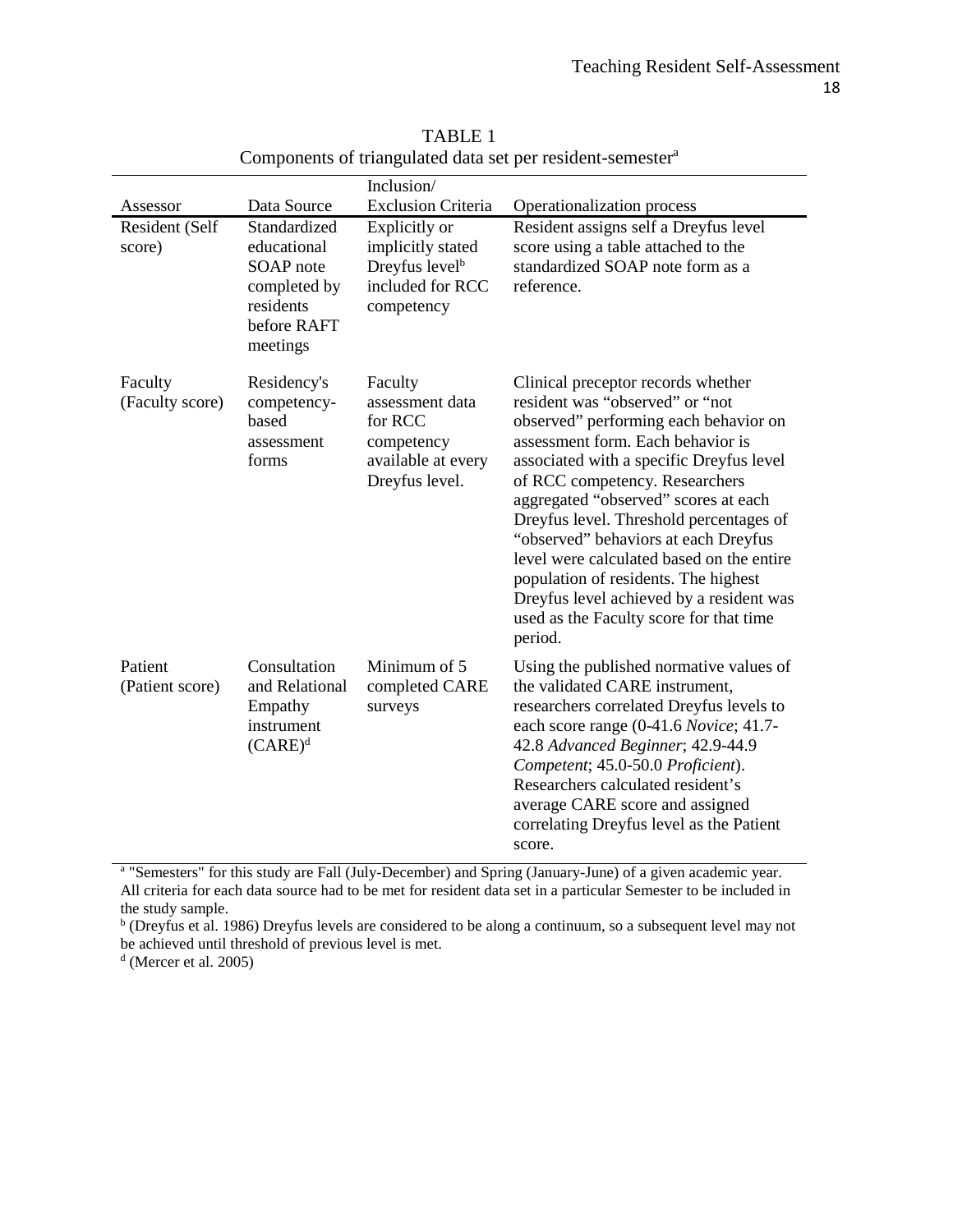| <b>TABLE 2</b><br>Discordance analysis |                       |                    |  |  |  |
|----------------------------------------|-----------------------|--------------------|--|--|--|
| Determining Factor                     | Frequency<br>$(N=24)$ | Occurrence<br>Rate |  |  |  |
| Self Higher                            | 1                     | 4.17%              |  |  |  |
| Self Lower                             | 1                     | 4.17%              |  |  |  |
| <b>Total Self</b>                      | 2                     | 8.33%              |  |  |  |
| <b>Faculty Higher</b>                  | $\theta$              | 0.00%              |  |  |  |
| <b>Faculty Lower</b>                   | 0                     | 0.00%              |  |  |  |
| <b>Total Faculty</b>                   | $\bf{0}$              | $0.00\%$           |  |  |  |
| Patient Higher                         | 4                     | 16.67%             |  |  |  |
| <b>Patient Lower</b>                   | 3                     | 12.50%             |  |  |  |
| <b>Total Patient</b>                   | 7                     | 29.17%             |  |  |  |
| $NA*$                                  | 15                    | 62.50%             |  |  |  |

\*NA: None of the 3 assessment sources placed resident at same competency level